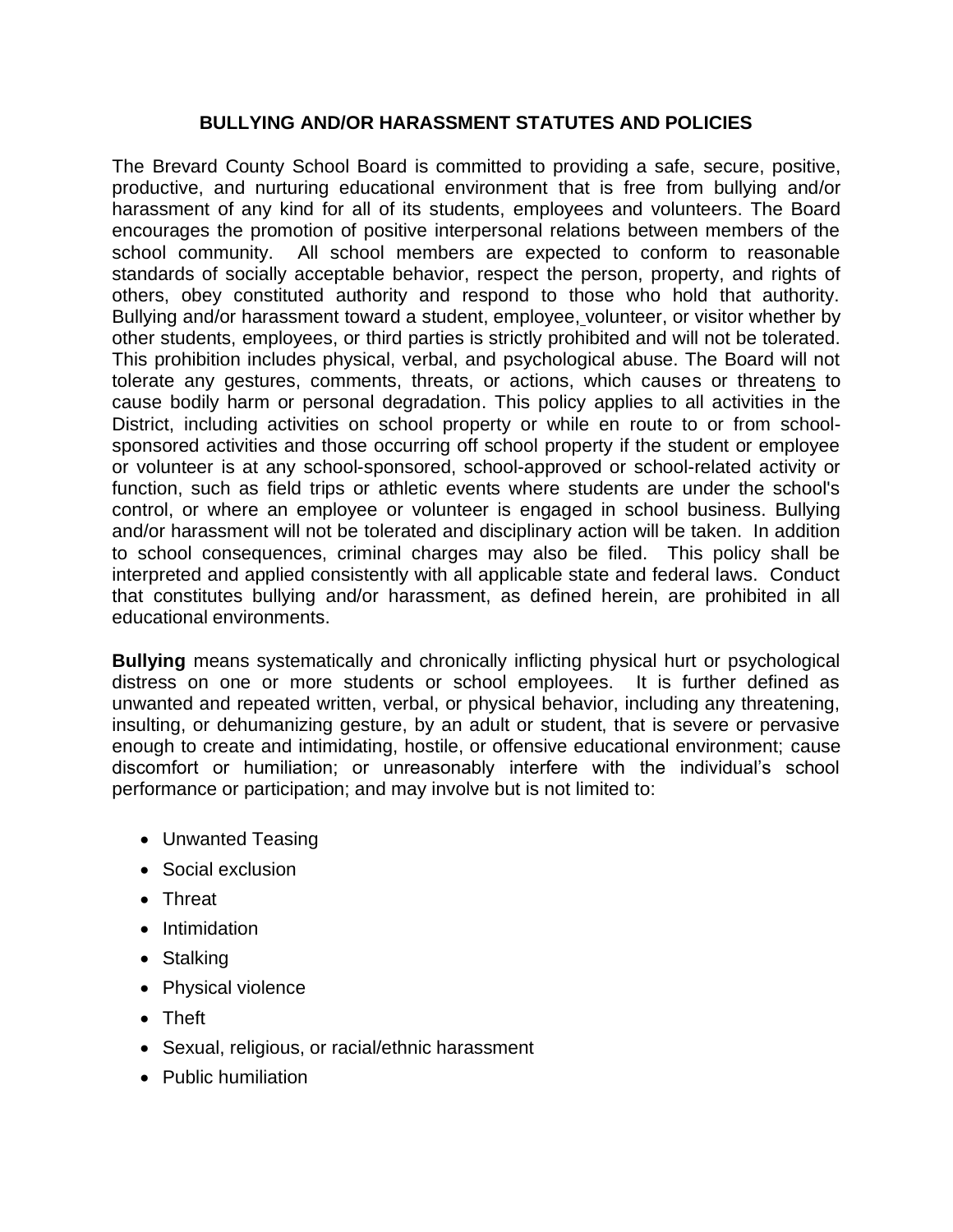• Destruction of property

**Bullying** can be further defined as unwanted and repeated written, verbal, or physical behavior, including any threatening, insulting, or dehumanizing gesture, by an adult or student, that is severe or pervasive enough to create an intimidating, hostile, or offensive educational environment; cause discomfort or humiliation; or unreasonably interferes with the individual's school performance or participation; is often characterized by an imbalance of power.

**Harassment** means any threatening, insulting, or dehumanizing gesture, use of data or computer software, or written, verbal or physical conduct directed against a student or school employee that:

- Places a student or school employee in reasonable fear of harm to his or her person or damage to his or her property.
- Has the effect of substantially interfering with a student's educational performance, opportunities, or benefits.
- Has the effect of substantially disrupting the orderly operation of a school.

**Bullying** and/or **harassment** also encompasses:

- 1. Retaliation against a student or school employee by another student or school employee for asserting or alleging an act of bullying and/or harassment. Reporting an act of bullying and/or harassment that is not made in good faith is considered retaliation.
- 2. Perpetuation of conduct listed in the definition of bullying and/or harassment by an individual or group with intent to demean, dehumanize, embarrass, or cause emotional or physical harm to a student or school employee by:
	- a) Incitement or coercion
	- b) Assessing or knowingly and willingly causing or providing access to data or computer software through a computer, computer system, or computer network within the scope of the district school system
	- c) Acting in a manner that has an effect substantially similar to the effect of bullying and/or harassment

**Cyberstalking**, as defined in s. 784.048(1)(d), F.S., means to engage in a course of conduct to communicate, or to cause to be communicated, words, images, or language by or through the use of electronic mail or electronic communication, directed at a specific person, causing substantial emotional distress to that person and serving no legitimate purpose.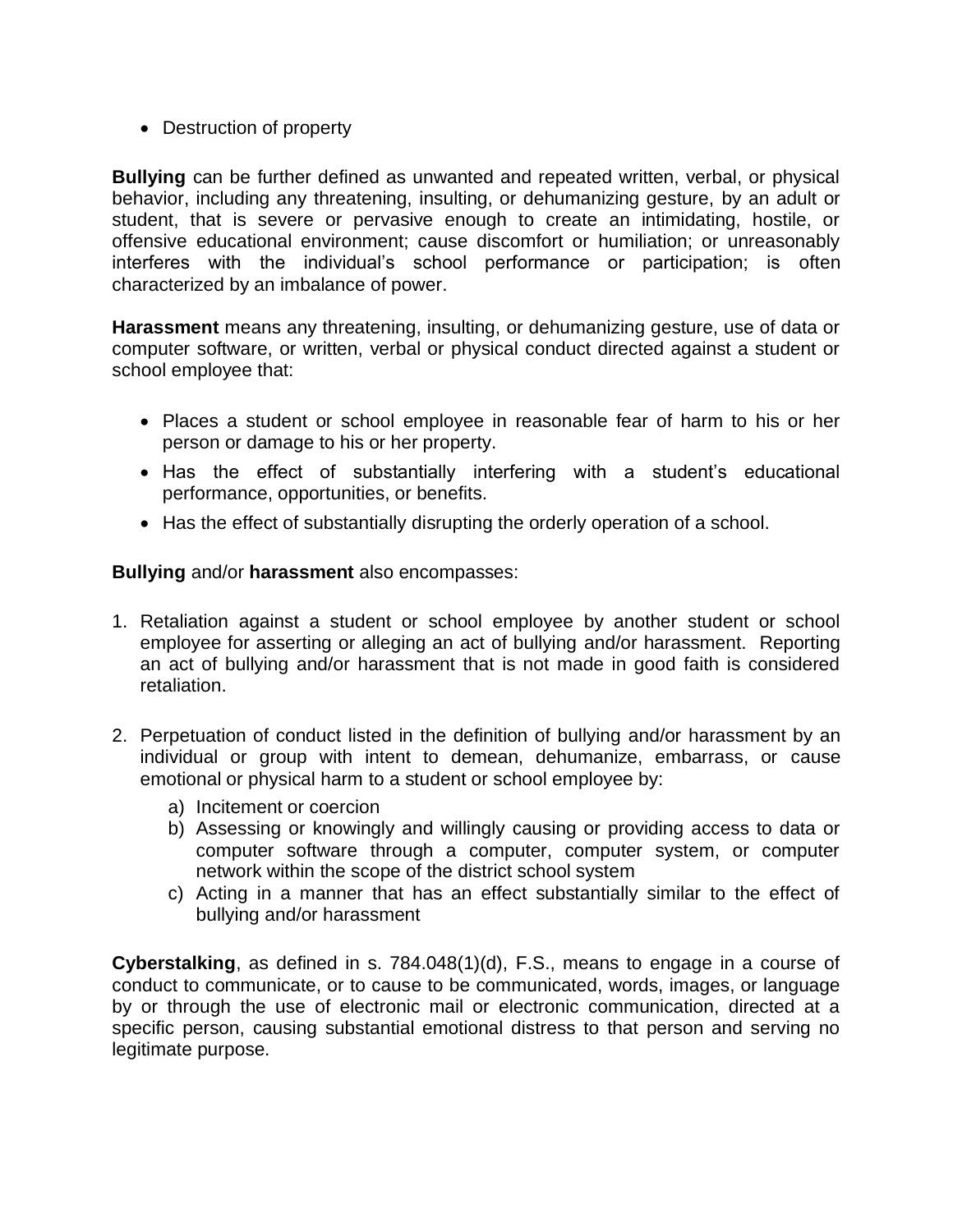**Cyberbullying** is defined as a situation when a child, tween, or teen is repeatedly harassed, humiliated, threatened, and intimidated, or otherwise targeted by another child, tween, or teen through the use of digital technologies, including but not limited to, instant and text messaging, email, blogs, social websites (e.g. MySpace, Facebook), and chat rooms, therefore, affecting the student's learning environment.

### **Expected Behavior from Students and School Employees**

The Brevard County School District expects students to conduct themselves in keeping with their levels of development, maturity, and demonstrate capabilities with a proper regard for authority, the rights and welfare of other students, and school staff, respecting the educational purposes underlying all school activities while providing proper care of school facilities, school buses, and equipment.

The school district believes that standards for student behavior must be set cooperatively through interaction among the students, parents/legal guardians, staff, and community members producing an atmosphere that encourages students to grow in self-discipline. The development of this atmosphere requires respect for self and others, as well as for district and community property on the part of students, staff and community members. Since students learn by example, school administrators, faculty, staff, and volunteers will demonstrate appropriate behavior, treat others with civility and respect, and refuse to tolerate bullying and/or harassment.

The school district upholds that bullying and/or harassment of any student or school employee is prohibited:

- a) During any education program or activity conducted by Brevard County School District.
- b) During any school-related or school-sponsored program or activity or on Brevard County School District school bus and/or bus stop.
- c) Through the use of data or computer software that is accessed through computer, computer system, or computer network of Brevard County School District.
- d) Through off-campus events that can significantly affect the learning environment at school.

All administrators, faculty, and staff, in collaboration with parents, students, and community members, will incorporate systemic methods for student and staff recognition through positive reinforcement for good conduct, self-discipline, good citizenship, and academic success, as seen in the required school plan to address positive school culture and behavior.

Student rights shall be explained as outlined in this policy and in the Student Code of Conduct.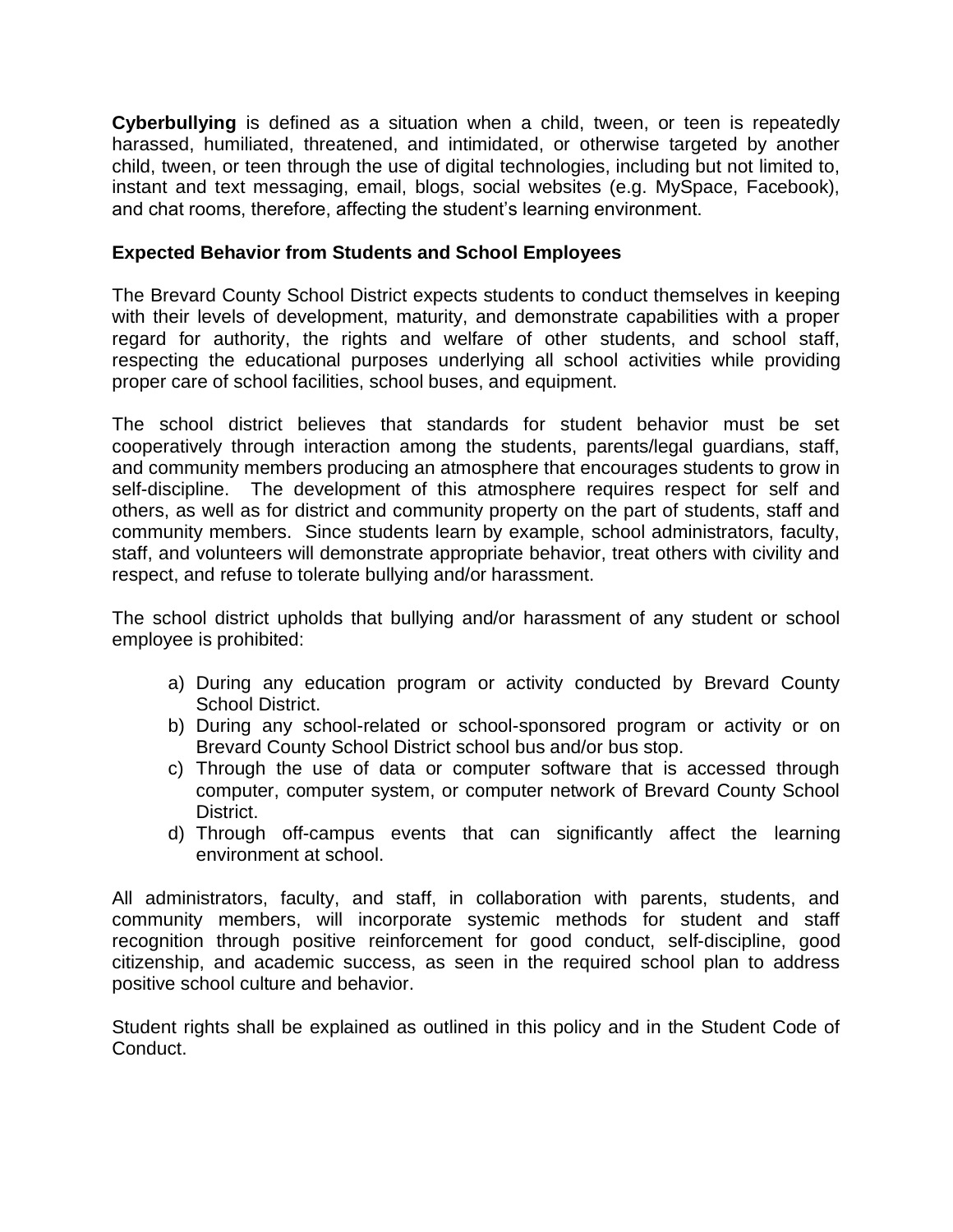Proper disciplinary sanctions and intervention steps shall be taken based on the level of severity of infraction as outlined in the Student Code of Conduct and this policy.

#### **Incident Reporting and Immunity**

At each school, the principal or principal's designee is responsible for receiving complaints alleging violations of this policy. All school employees are required to report alleged violations of this policy to the principal or the principal's designee. All members of the school community, including students, parents/legal guardians, volunteers and visitors are encouraged to report any act that may be a violation of this policy anonymously or in-person to the principal or the principal's designee.

The principal of each school in the district shall establish and prominently publicize to students, staff, volunteers, and parent/legal guardians, how a report of bullying and/or harassment may be filed either in-person or anonymously and how this report will be acted upon. The victim of bullying and/or harassment, anyone who witnessed the bullying and/or harassment, and anyone who has credible information that an act of bullying and/or harassment has taken place are encouraged to file a report of bullying and/or harassment.

A school employee, school volunteer or visitor, student, parent/legal guardian or other person who promptly reports in good faith an act of bullying and/or harassment to the appropriate school official, and who makes this report in compliance with the procedure set forth in this district policy is immune from a cause of action for damages arising out of the reporting itself of bullying and/or harassment will not affect the complainant or reporter's future employment, grades, learning or working environment, or work assignments within Brevard County School District.

Any written or oral reporting of an act of bullying and/or harassment shall be considered an official means of reporting such act(s). Reports may be made anonymously, but formal disciplinary action may not be based solely on the basis of an anonymous report.

#### **Determination of Scope of Investigation**

When a report of bullying and/or harassment has taken place, the principal or the principal's designee will promptly initiate a preliminary investigation to determine whether there is probable cause to believe an act of bullying and/or harassment has occurred and falls within the scope of the school district's Student Code of Conduct.

- If it is within scope of the district's Student Code of Conduct, move to Procedures for Prompt Investigation Act of Bullying and/or Harassment.
- If it is outside the scope of the district, and determined a criminal act, refer to appropriate law enforcement immediately, notify parent or legal guardian, and document the referral.
- If it is outside scope of district, and determined not a criminal act, inform parents/legal guardians of all students involved.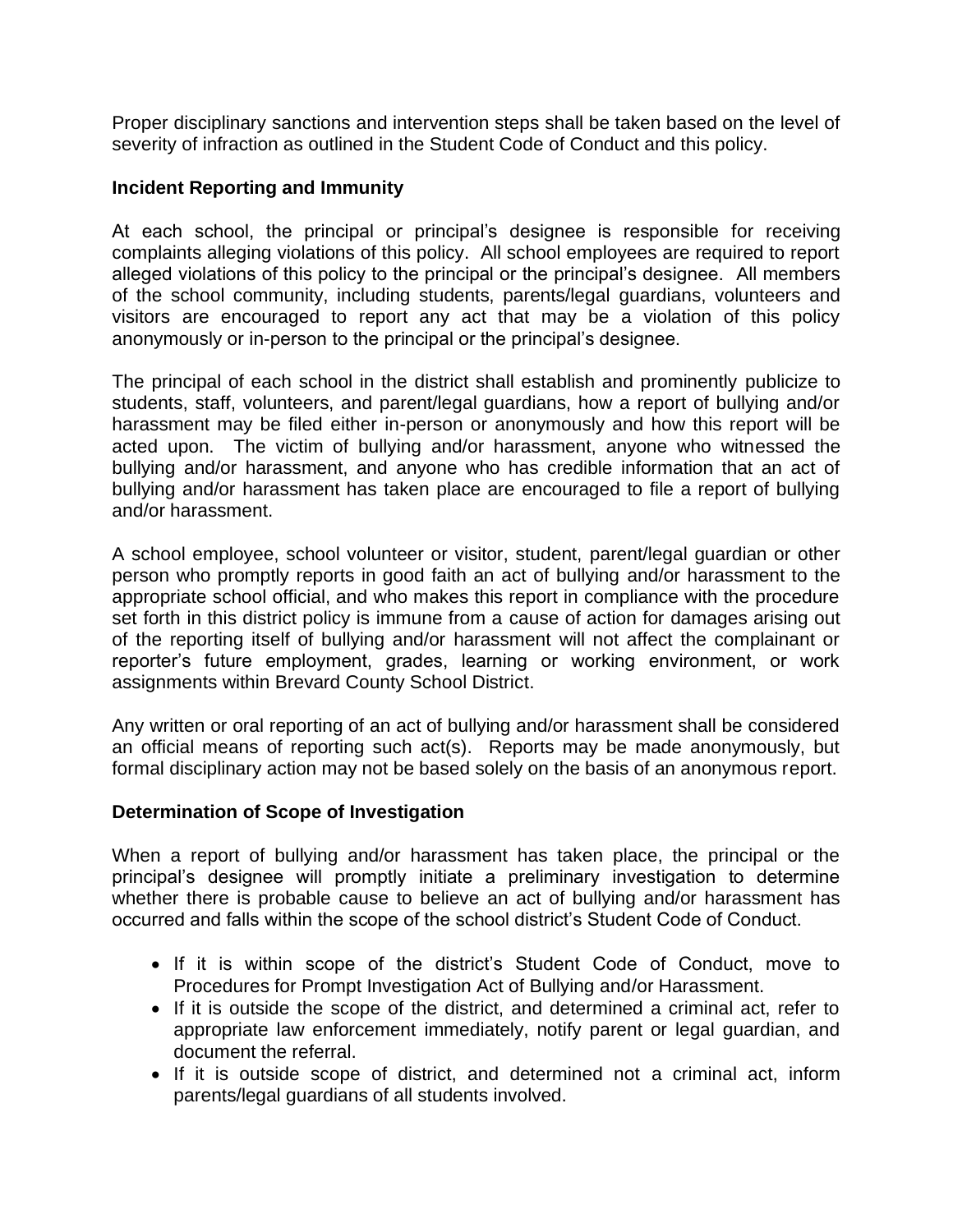• While the District does not assume any liability for incidents that must be referred for external investigation, it encourages the provisions of assistance and intervention as the principal or the principal's designee deems appropriate, including the use of School Resource Officer and other personnel.

#### **Procedures for Prompt Investigation**

The investigation of a reported act of bullying and/or harassment of a student, schoolbased employee, or other persons providing service to the school is deemed to be a school-related activity and begins with a report of such an act. Incidents that require a reasonable investigation when reported to appropriate school authorities shall include alleged incidents of bullying and/or harassment allegedly committed against a child while the child is en route to school aboard a school bus or at a school bus stop.

The principal or the principal's designee shall document all complaints in writing to ensure that problems are addressed in a timely manner. If the complaint is about the principal, then the Superintendent or designee shall be asked to address the complaint.

At each school district, the Procedures for Investigating Bullying and/or Harassment include:

- − Documented interviews of the victim, alleged perpetrator(s), and witnesses are conducted privately, separately, and are confidential. At no time will the alleged perpetrator and victim be interviewed together. It is recommended that the victim be interviewed first.
- − The investigator shall collect and evaluate the facts including, but not limited to:
	- o Description of incident(s) including nature of the behavior (physical hurt or psychological distress), context in which the alleged incident(s) occurred, etc.;
	- o How often the conduct occurred;
	- o Whether there were past incidents or past continuing patterns of behavior;
	- $\circ$  The relationship between the parties involved;
	- $\circ$  The characteristics of parties involved (i.e., grade, age, etc.);
	- o The identity and number of individuals who participated in bullying and/or harassing behavior;
	- o Where the alleged incident(s) occurred;
	- o Whether the conduct adversely affected the student's education or educational environment;
	- o Whether the alleged victim felt or perceived an imbalance of power as a result of the reported incident; and
	- o The date, time, and method in which the parents/legal guardians of all parties involved were contacted.
- − Whether a particular action or incident constitutes a violation of this policy requires a determination based on all the facts and surrounding circumstances and includes: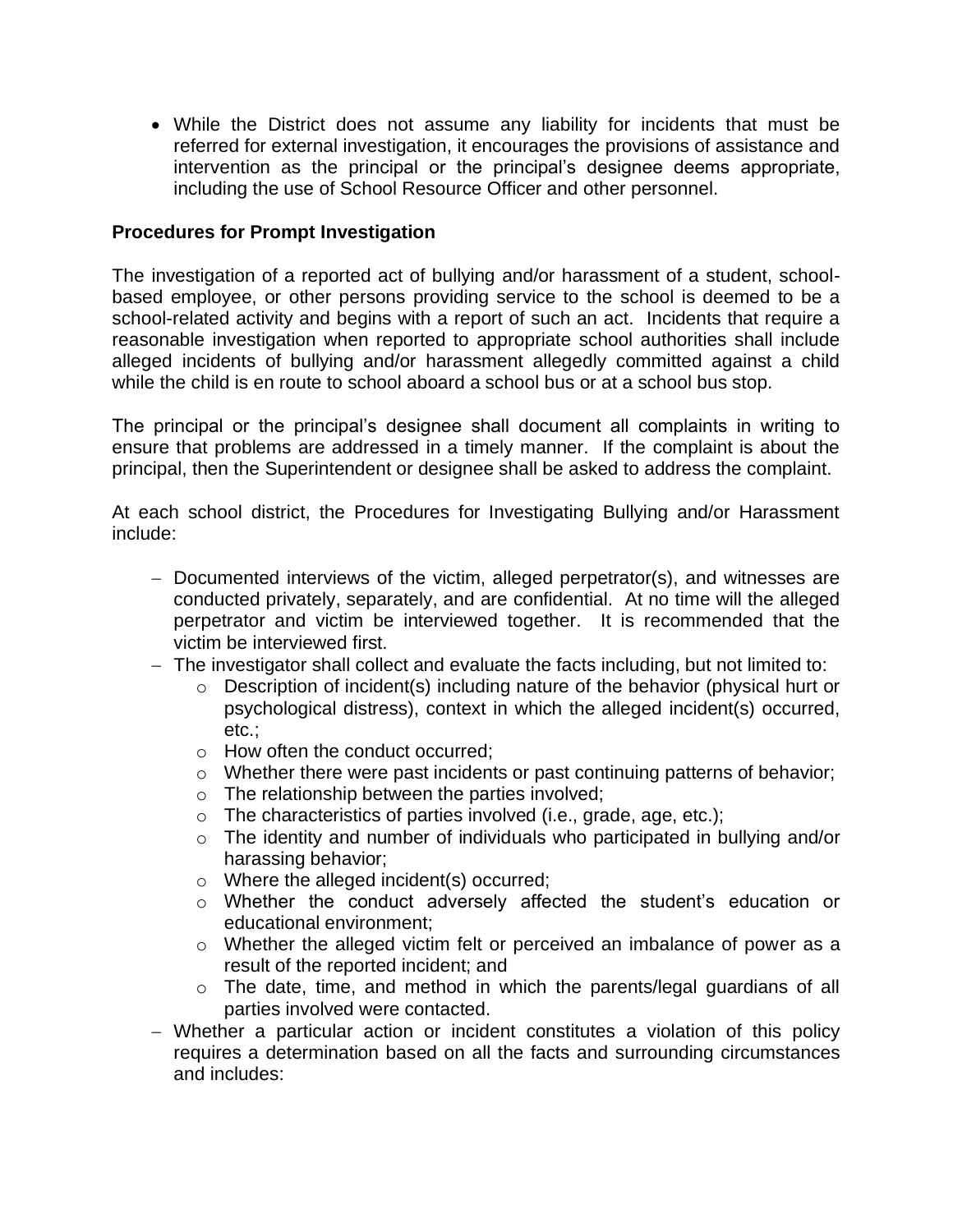- $\circ$  Recommended remedial steps necessary to stop the bullying and/or harassing behavior; and
- o A written final report to the principal and Superintendent.
- − The maximum of 15 school days shall be the limit for the initial filing of incidents and completion of the investigative procedural steps. The highest level of confidentiality possible will be upheld regarding the submission of a complaint or a report of bullying and/or harassment, and the investigative procedures that follow.

#### **Parent Notification**

The principal, or the principal's designee, shall notify via telephone, personal conference, and/or in writing, the occurrence of any incident of bullying and/or harassment as defined by this policy to the parent or legal guardian of all students involved as soon as possible on the same day the investigation of the incident has been initiated. Notification must be consistent with the student privacy rights under the applicable provision of the Family Educational Rights and Privacy Act of 1974 (FERPA).

Once the investigation has been completed and it has been determined that criminal charges may be pursued against the perpetrator(s), all appropriate local law enforcement agencies will be notified by telephone and/or in writing.

In addition, beginning in the 2018-2019 school year, victims of bullying MAY qualify for the HOPE scholarship. Please see the Brevard Public Schools website

#### **Consequences**

Concluding whether a particular action or incident constitutes a violation of this policy requires a determination based on all the facts and surrounding circumstances. Consequences and appropriate remedial actions will apply to persons, whether they be student, school employees, or visitors/volunteers, who are found to have wrongfully and intentionally accused another of an act of bullying and/or harassment. The physical location or time of access of a computer-related incident cannot be raised as a defense in any disciplinary action initiated.

**Student** consequences and appropriate remedial actions for a committed act of bullying and/or harassment are outlined in the Student Code of Conduct.

**School employee** consequences and appropriate remedial action for a committed act of bullying and/or harassment will be instituted in accordance with district policies, procedures, and agreements. Additionally, egregious acts of harassment by certified educators may result in the reporting to the State Board of Education where a subsequent sanction against an educator's state issued certificate my occur *(State Board of Education Rule 6-B-1.006, FAC., The Principles of Professional Conduct of the Education Profession in Florida.)*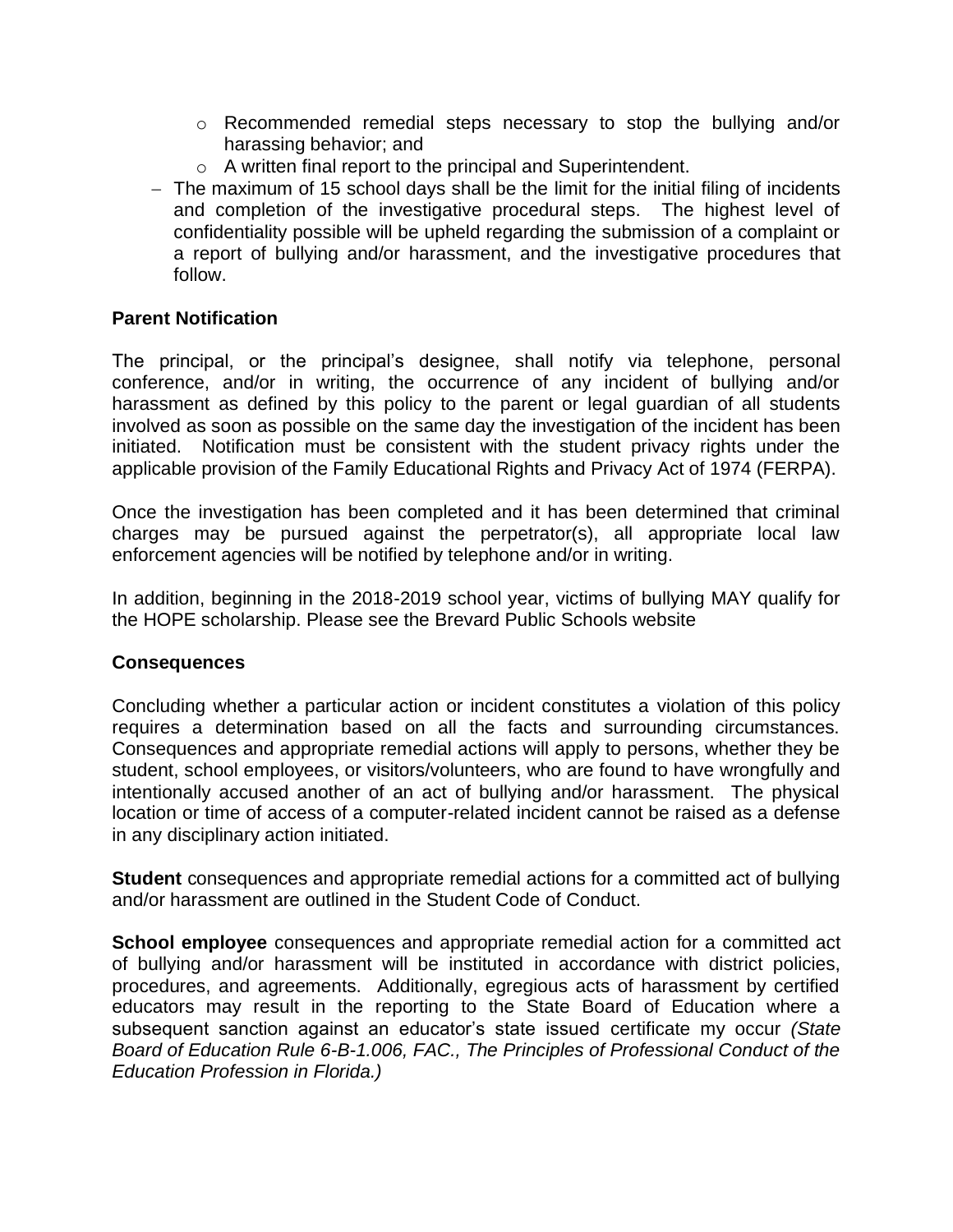Visitor or volunteer consequences and appropriate remedial action for a committed act of bullying and/or harassment shall be determined by the school administrator after consideration of the nature and circumstances of the act including, if applicable, reports to appropriate law enforcement officials.

# **Referral for Counseling**

School personnel or parent may request informal consultation with school staff (specialty staff, e.g. school counselor, school social worker, school psychologist, etc.) to determine the severity of concern and appropriate steps to address the concern.

If a formal discipline report or formal complaint is made, the principal or the principal's designee must have a procedure in place to determine the consideration of appropriate services for students involved. Parent or legal guardian notification is required at this point. Counseling may be provided by school or district personnel. A referral may be made to Student Services for determination of counseling, assistance, and interventions.

Referral of school or area/district personnel to the Employee Assistance Program (EAP) for consideration of appropriate services will be made by the administrator.

Intervention and assistance includes:

- Counseling and support to address the needs of the victims of bullying or harassment.
- Counseling/interventions to address behavior of the students who bully and/or harass others.
- Counseling/interventions which include assistance and support provided to parents/legal guardians, if deemed necessary or appropriate.

# **Data Collection/Reporting**

The procedure for including incidents of bullying and/or harassment in the school's report of safety and discipline data is required under F.S. 1006.09(6). The report must include each incident of bullying and/or harassment and the resulting consequences, including discipline, interventions, and referrals. In a separate section, the report must include each reported incident of bullying and/or harassment that does not meet the criteria of a prohibited act under this policy, with recommendations regarding said incident.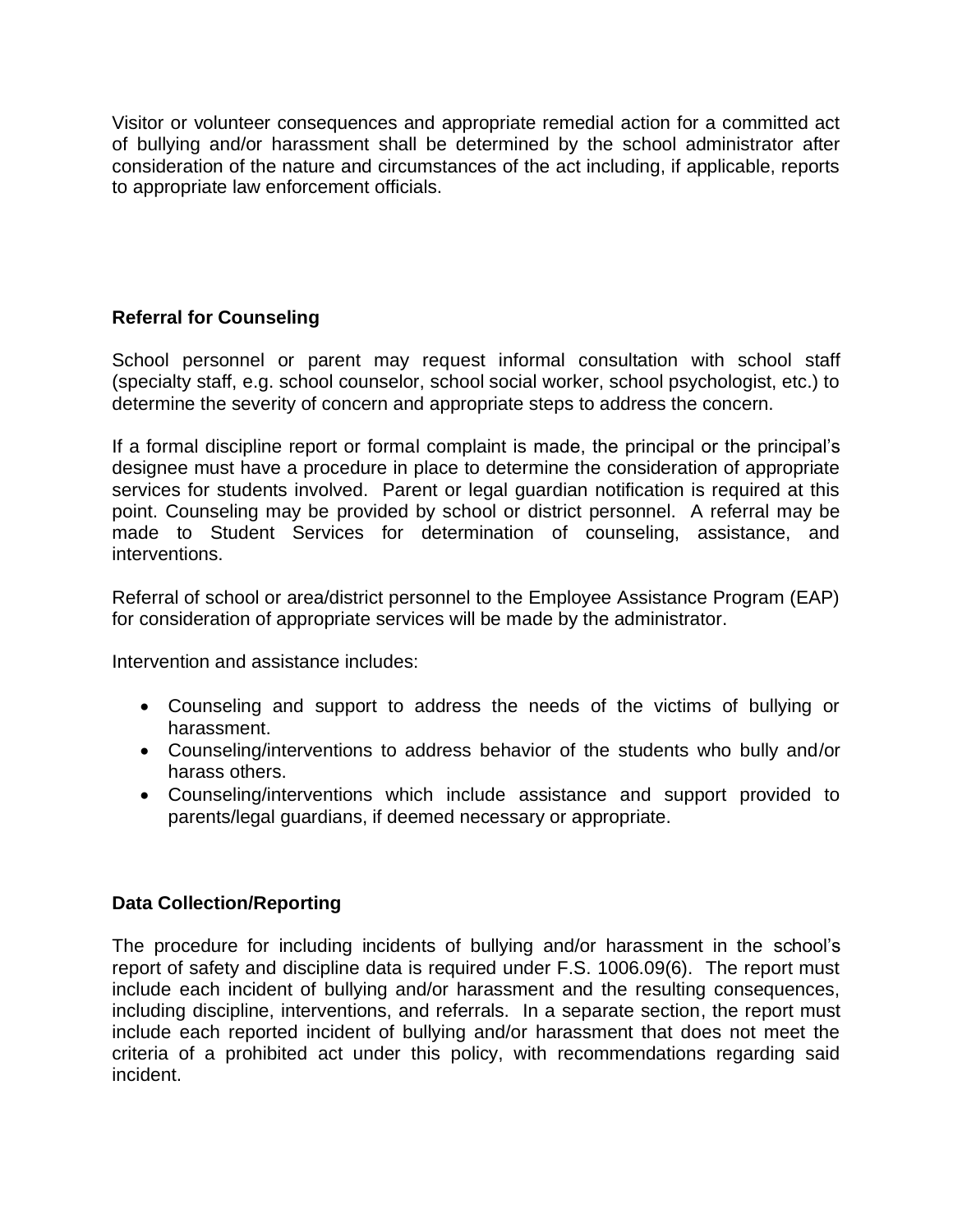The School District will utilize Florida's School Environmental Safety Incident Reporting (SESIR) Statewide Report on School Safety and Discipline Data, which includes bullying/harassment as an incident code as well as bullying-related element code. The SESIR definition of bullying/harassment is unwanted and repeated written, verbal, or physical behavior, including any threatening, insulting or dehumanizing gesture, by an adult or student that is severe or pervasive enough to create an intimidating, hostile or offensive educational environment, cause discomfort or humiliation, or unreasonably interfere with the individual's school performance or participation.

If a bullying and/or harassment incident occurs then it will be reported in SESIR with the bullying/harassment code. If the bullying and/or harassment results in any of the following SESIR incidents, the incident will be coded appropriately using the relevant incident code AND the related element code entitled bullying-related code. Those incidents are:

- Arson
- Battery
- Breaking and Entering
- Disruption on Campus
- Major Fighting
- Homicide
- Kidnapping
- Larceny/Theft
- Robbery
- Sexual Battery
- Sexual Harassment
- Sexual Offenses
- Threat/Intimidation
- Vandalism
- Weapons Possession
- Other Major (Other major incidents that do not fit within the other definitions)

Discipline and referral data will be recorded in Student Discipline/Referral Action Report and Automated Student Information System.

The district will provide bullying incident, discipline, and referral data to the Florida Department of Education in the format requested, through Survey 5 from Education Information and Accountability Services, and at designated dates provided by the department.

#### **Actions to Protect Victim**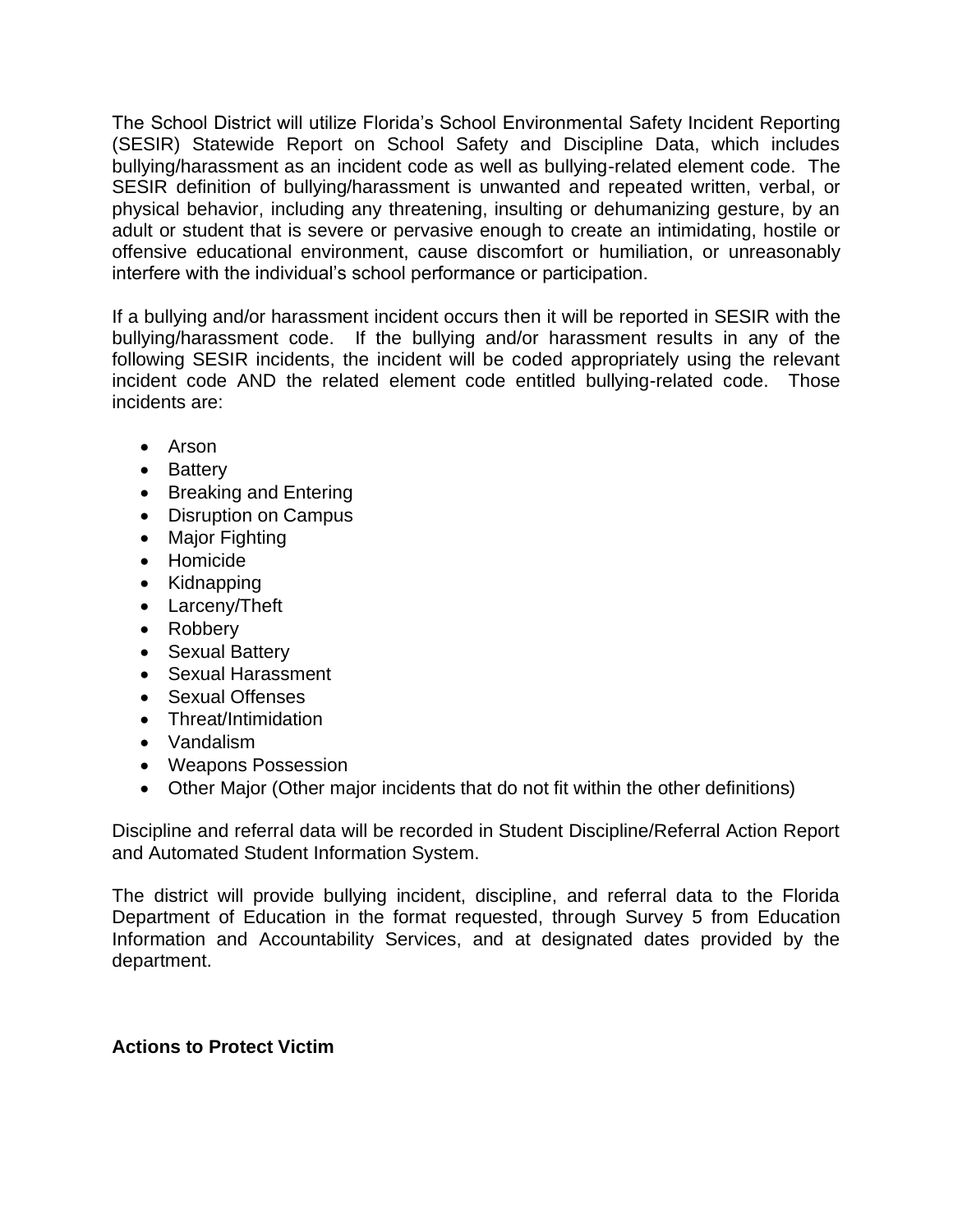According to the level of infraction, parents/legal guardians will be notified by telephone and/or writing of actions being taken to protect the child; the frequency of notifications will depend on the seriousness of the bullying and/or harassment incident. Notifications must be consistent with the student privacy rights under the applicable provisions of the Family Education Rights and Privacy Act of 1974 (FERPA).

Limited disclosure may be necessary to complete a thorough investigation as described above. The District's obligation to investigate and take corrective action may supersede an individual's right to privacy.

The complainant's identity shall be protected, but absolute confidentiality cannot be guaranteed. The identity of the victim of the reported act shall be protected to the reasonable extent possible.

Retaliation is prohibited and includes, but is not limited to, any form of intimidation, reprisal, or harassment in response to filing a complaint or assisting with an investigation under this policy. Retaliatory or intimidating conduct against any individual who has made a bullying complaint or any individual who has testified, assisted, or participated, in any manner, in an investigation is specifically prohibited and as detailed in this policy, shall be treated as another incidence of bullying.

## **Providing Instruction/Training**

The district ensures that schools sustain healthy, positive, and safe learning environments for all students. It is important to change the social climate of the school and the social norms with regards to bullying and/or harassment. This requires the efforts of everyone in the school environment – teachers, administrators, counselors, school nurses, all non-teaching staff, parents/legal guardians, and students.

Students, parents/legal guardians, teachers, school administrators, counseling staff, bus drivers, non-teaching staff and school volunteers shall be given annual instruction at a minimum on the district's Policy and Regulations prohibiting bullying and/or harassment. The instruction shall include methods of preventing bullying and/or harassment, as well as how to effectively identify, prevent, and respond to bullying and/or harassment in schools.

#### **Publicizing the Policy**

The Brevard County School District shall provide notice to students, parents/legal guardians, and staff of this policy through appropriate references in the Student Code of Conduct and employee handbooks, and/or through other reasonable means.